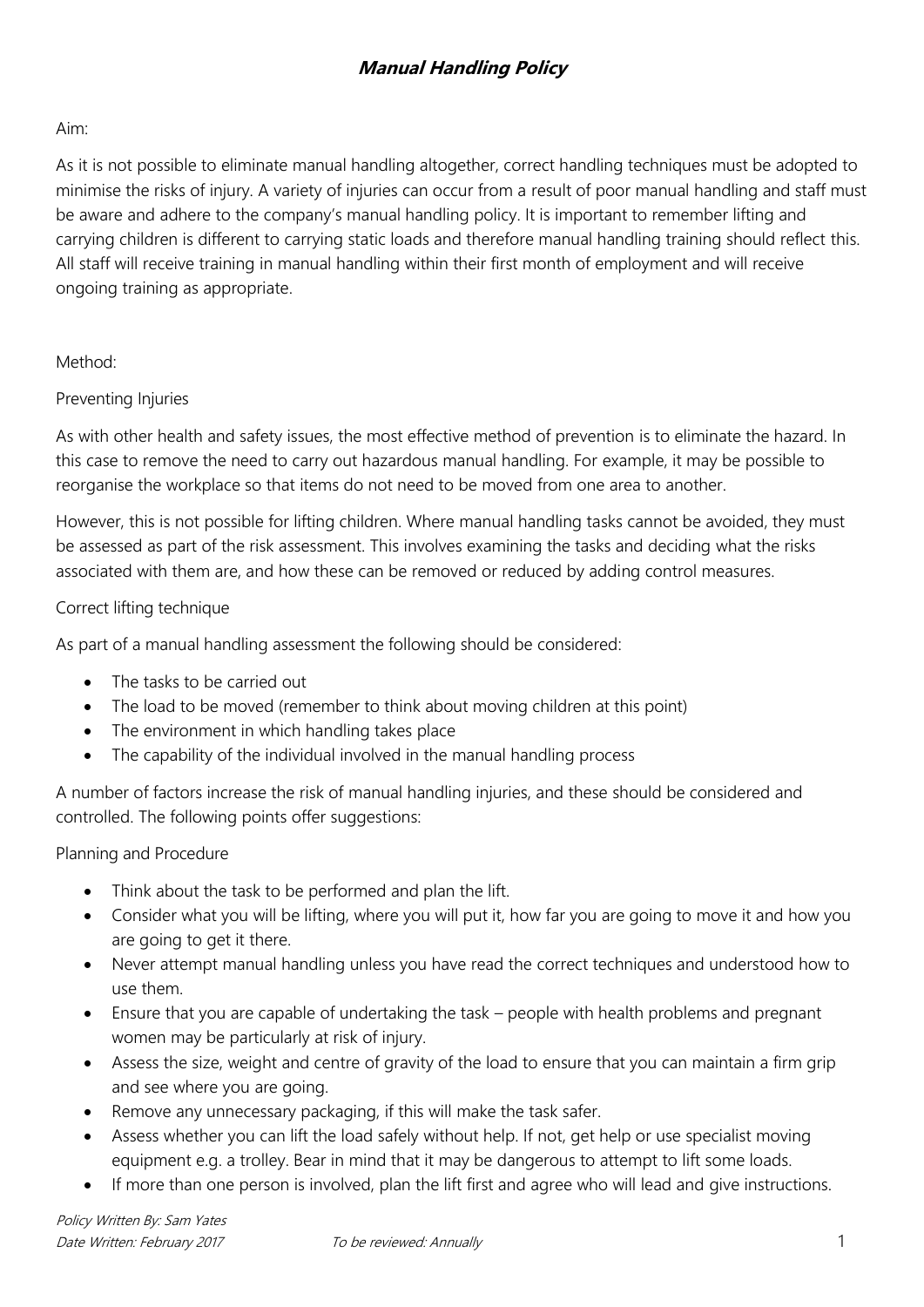# **Manual Handling Policy**

- Plan your route and remove obstructions. Check for ay hazards such as uneven/slippery flooring.
- Lighting should be adequate.
- Control harmful loads for instance, by covering sharp edges or by insulating hot containers.
- Check whether you need any personal protective equipment (PPE) and obtain the necessary items, if appropriate. Check the equipment before use and check that it fits you.
- Ensure that you are wearing the correct clothing, avoiding tight clothing and unsuitable footwear.
- Consider a resting point before moving a heavy load or carrying something any distance.

### Carrying children

- If the child is old enough, ask them to move to a position that is easy to pick up, and ask them to hold onto you as this will support you and the child when lifting.
- Do not place the child on your hip, carry them directly in front of you in order to balance their weight evenly.
- Wherever possible, avoid carrying the child a long distance.
- Where a child is young and is unable to hold onto you, ensure you support them fully with your arms.
- Avoid carrying anything else when carrying a child. Make 2 journeys or ask a colleague to help you.
- If a child is struggling or fidgeting whilst you are carrying them, stop, place them back down and use reassuring words to calm the child before continuing.
- Students and pregnant members of staff will not carry children.

#### Position

 Stand in front of the load with your feet apart and your leading leg forward. Your weight should be even over both feet. Position yourself (or turn the load around) so that the heaviest part is against you. If the load is too far away, move toward it or bring it nearer before starting the lift. Do not twist your body to pick it up.

Lifting – always use the correct posture detailed below

- Bend the knees, keeping the back straight
- Tuck the chin in on the way down
- Lean slightly forward if necessary and get a good grip
- Keep the shoulders level, without twisting or turning from the hips.
- Try to grip with the hands around the base of the load.